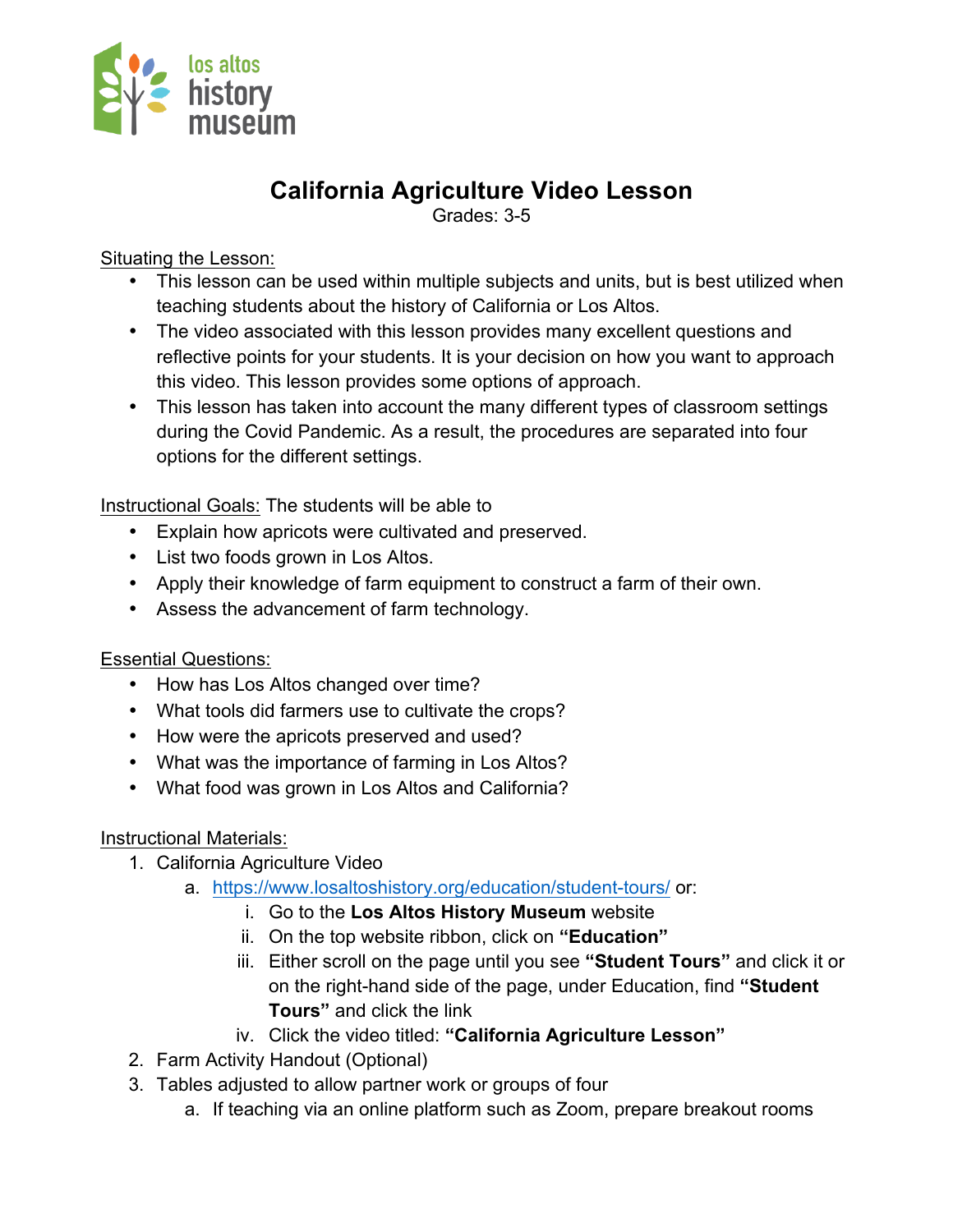## Procedures/Strategies/Content:

# *Option 1: In-Person Classroom*

• Play the "California Agriculture Lesson" video. Pause when prompted and discuss the questions presented within the video as a class. When an activity or "Brainstorm" is presented in the video, have students discuss in their small groups. Then discuss the results as a class

## **11:12 minutes + Discussion time (approx. 6-12 minutes of discussion)**

• Give the students the "Farm Activity Handout" to work on

#### **15 minutes**

• Students present farms to the class

## **Approx. 30 seconds - 1 minute per student**

# *Option 2: On-Line Classroom*

• Play the "California Agriculture Lesson" video. Have students consider the questions asked within the video. When there is an activity or "Brainstorm", send students to their breakout rooms to discuss. *Make sure to visit these breakout rooms and monitor the students' discussions!* Return as a class and discuss the results.

#### **11:12 minutes + Discussion time (approx. 6-12 minutes of discussion)**

- Send the students the farm activity or place students back into their breakout rooms to discuss the following: Create your own farm
	- o What are you growing?
	- $\circ$  Which tools will you use and why?
	- o Where will you send your food?

# **5-10 minutes if discussing, 15 minutes if using the handout**

• Wrap-up: Come together as a class and ask the students what area, thing, or part of the museum do the students want to see when they are able to visit.

# *Option 3: Hybrid Classroom*

• Play the "California Agriculture Lesson" video. Save the questions and "Brainstorm" for the next step.

#### **11:12 minutes**

• Hand out or send the students the "Farm Activity Handout." Have students sit in their groups or be in their breakout rooms. Visit each group with the questions and "Brainstorm" from the video and prompt the students to discuss while you observe them. The rest of the groups will be working on their farm handout. If you don't have time, use this step to have the students discuss the video in groups for 5-10 minutes and send them the handout to work on another time or at home.

# **25 minutes**

# *Option 4: Homework or Home-School*